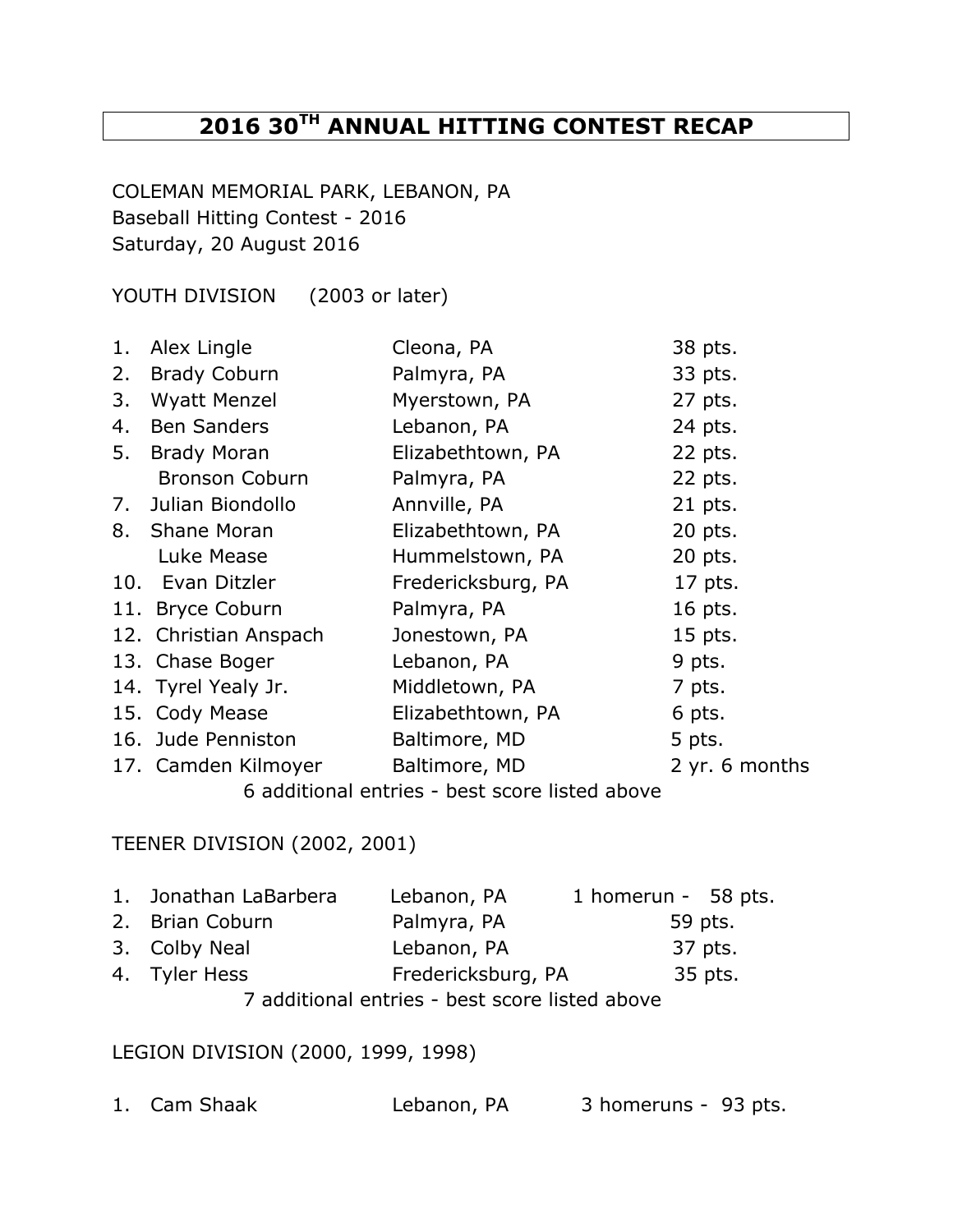| 2. Elijah Blauch       | Lebanon, PA  | 1 homerun $-57$ pts. |
|------------------------|--------------|----------------------|
| 3. Sal Biondollo (III) | Annville, PA | 41 pts               |
| 4. Samuel Zeigler      | Palmyra, PA  | 39 pts.              |
| 5. James Lingle        | Cleona, PA   | 35 pts.              |
|                        |              |                      |

3 additional entries - best score listed above

## WOMEN'S DIVISION

| 1. Jamye Bonanno                             | Lewisberry, PA    | 60 pts.   |  |
|----------------------------------------------|-------------------|-----------|--|
| 2. Crystal Brown                             | Lebanon, PA       | 39 pts.   |  |
| 3. Sue Herb                                  | Lebanon, PA       | 31 pts.   |  |
| 4. Beth Mease                                | Elizabethtown, PA | 21 pts.   |  |
| 5. Erin Penniston                            | Baltimore, MD     | 18 pts.   |  |
| 6. Beth Auman                                | Lebanon, PA       | $15$ pts. |  |
| 7. Cindy Gingrich                            | Jonestown, PA     | 13 pts.   |  |
| 8. Aliona Penniston                          | Baltimore, MD     | 8 pts.    |  |
| 2 additional optries hest scere listed above |                   |           |  |

3 additional entries - best score listed above

## ADULT DIVISION

| 1. | Aaron Stevenson        | Myerstown, PA       | 9 homeruns - 113 pts.                                |
|----|------------------------|---------------------|------------------------------------------------------|
|    |                        |                     |                                                      |
| 2. | Justin Mease           | Elizabethtown, PA   | 7 homeruns - 84 pts.                                 |
| 3. | Michael Sholly         | Lebanon, PA         | 6 homeruns - 81 pts.                                 |
| 4. | Jason Blauch           | Myerstown, PA       | 5 homeruns -<br>68 pts.                              |
| 5. | Mike Brossman          | Myerstown, PA       | 5 homeruns - 64 pts.                                 |
| 6. | Mike Givler            | East Petersburg, PA | 4 homeruns - 58 pts.                                 |
| 7. | Chip Hitz              | Hummelstown, PA     | 3 homeruns - 77 pts.                                 |
| 8. | Caleb Albright         | Lebanon, PA         | 3 homeruns -<br>68 pts.                              |
| 9. | Tom Morgan Jr.         | Lebanon, PA         | 2 homeruns -<br>63 pts.                              |
|    | 10. Jared Boger        | Lebanon, PA         | 2 homeruns -<br>62 pts.                              |
|    | 11. Will Lane          | Harrisburg, PA      | 2 homeruns -<br>61 pts.                              |
|    | 12. Hunter Leary       | Lebanon, PA         | 2 homeruns -<br>60 pts.                              |
|    | 13. Jesse Brown        | Lebanon, PA         | 43 pts.<br>2 homeruns -                              |
|    | 14. Spencer Schlappich | Myerstown, PA       | 59 pts.<br>1 homerun<br>$\sim$ $-$                   |
|    | 15. Cody Horst         | Myerstown, PA       | 58 pts.<br>1 homerun<br>$\qquad \qquad \blacksquare$ |
|    | 16. Jim Lingle         | Cleona, PA          | 51 pts.<br>1 homerun<br>-                            |
|    | Steve Anspach          | Jonestown, PA       | 51 pts.<br>1 homerun<br>$\qquad \qquad -$            |
|    | Brandon Breen          | Lebanon, PA         | 51 pts.<br>1 homerun<br>$\overline{\phantom{0}}$     |